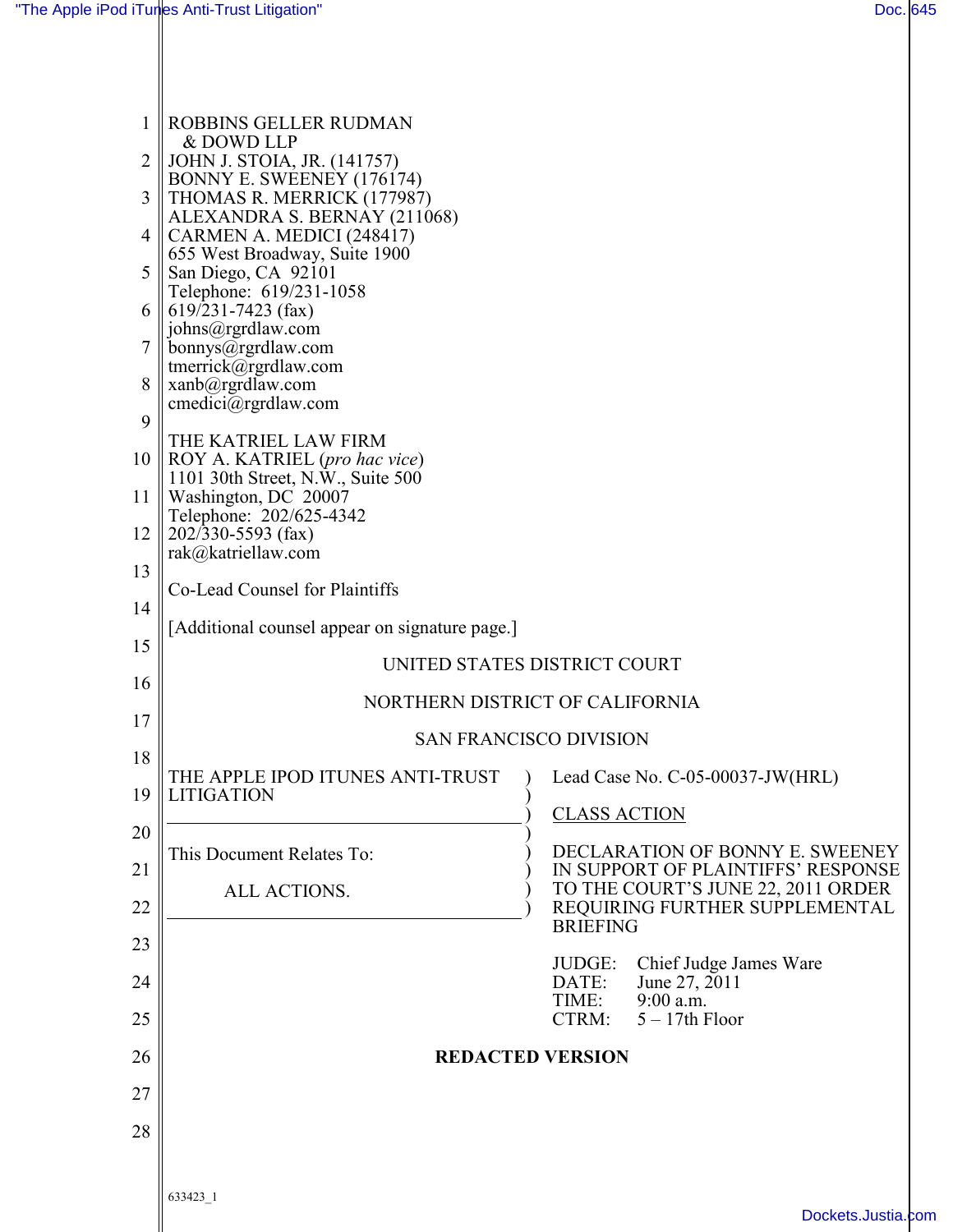1

I, BONNY E. SWEENEY, declare as follows:

633423\_1 DECLARATION OF BONNY E. SWEENEY IN SUPPORT OF PLAINTIFFS' RESPONSE TO THE COURT'S JUNE 22, 2011 ORDER REQUIRING FURTHER SUPPLEMENTAL BRIEFING - C-05-00037-JW(HRL) - 1 - 2 3 4 5 6 7 8 9 10 11 12 13 14 15 16 17 18 19 20 21 22 23 24 25 26 27 28 1. I am an attorney duly licensed to practice before all of the courts of the State of California. I am a member with the law of firm Robbins Geller Rudman & Dowd LLP, Co-Lead Class Counsel of record for Plaintiffs Melanie Tucker, Mariana Rosen, and Somtai Troy Charoensak (collectively, "Plaintiffs") in this action. I have personal knowledge of the matters stated herein, and, if called upon, I could and would competently testify thereto. 2. I submit this declaration in support of Plaintiffs' Response to the Court's June 22, 2011 Order Requiring Further Supplemental Briefing. 3. Attached are true and correct copies of the following exhibits: Exhibit A: Proposed Class Definition; Exhibit B: Relevant excerpts from the Deposition Transcript of Mark Donnelly, taken December 20, 2010 [filed under seal]; Exhibit C: Relevant excerpts from the Deposition Transcript of Michelle M. Burtis, Ph.D. taken March 14, 2011 [filed under seal]; and Exhibit D: Relevant excerpts from the Deposition Transcript of Roger G. Noll, taken April 7, 2011 [filed under seal]. I declare under penalty of perjury under the laws of the United States of America that the foregoing is true and correct. Executed this 23rd day of June, 2011, at San Diego, California. s/ Bonny E. Sweeney BONNY E. SWEENEY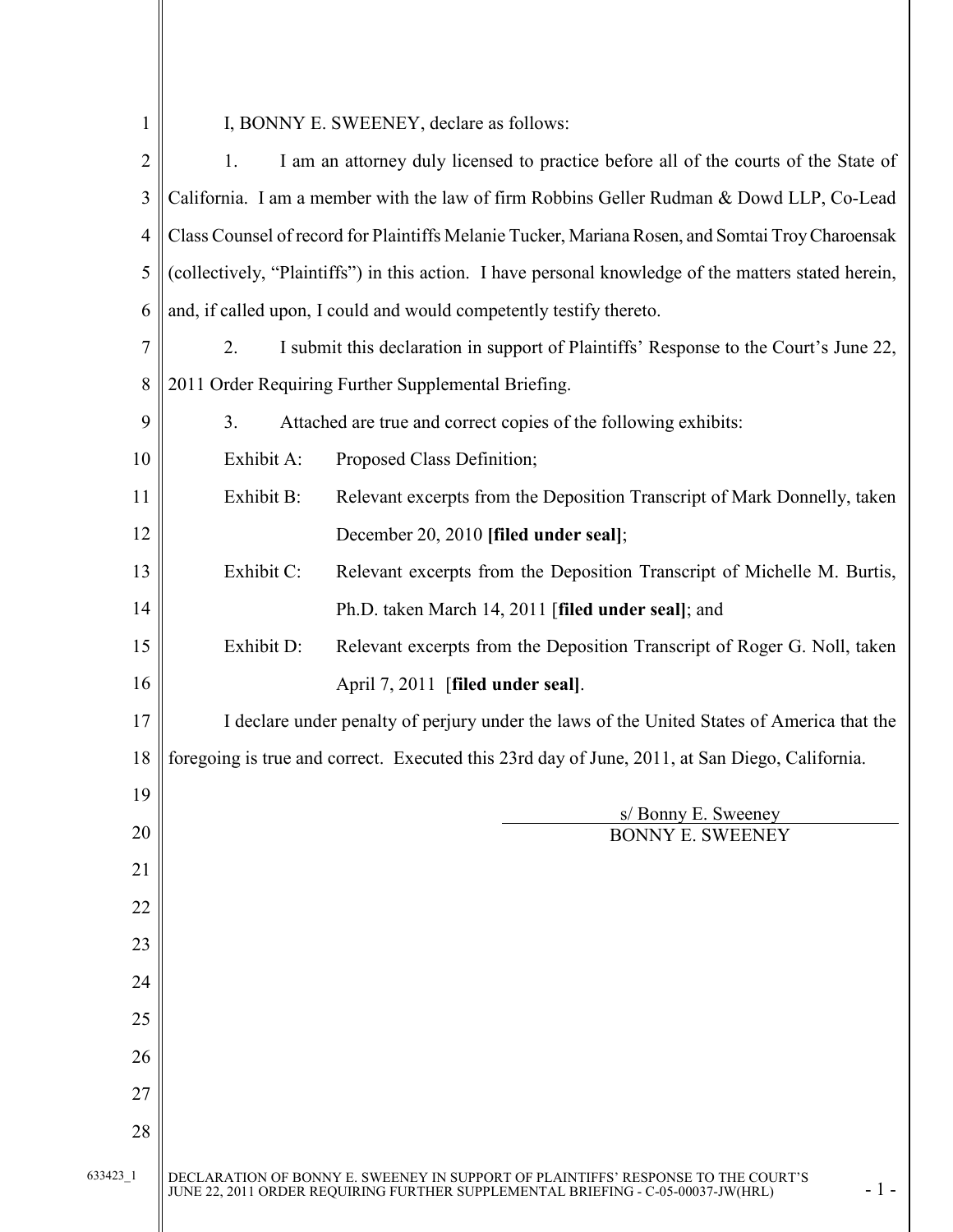| $\mathbf{1}$   | <b>CERTIFICATE OF SERVICE</b>                                                                        |
|----------------|------------------------------------------------------------------------------------------------------|
| $\overline{2}$ | I hereby certify that on June 23, 2011, I authorized the electronic filing of the foregoing with     |
| 3              | the Clerk of the Court using the CM/ECF system which will send notification of such filing to the    |
| 4              | e-mail addresses denoted on the attached Electronic Mail Notice List, and I hereby certify that I    |
| 5              | caused to be mailed the foregoing document or paper via the United States Postal Service to the non- |
| 6              | CM/ECF participants indicated on the attached Manual Notice List.                                    |
| $\overline{7}$ | I certify under penalty of perjury under the laws of the United States of America that the           |
| 8              | foregoing is true and correct. Executed on June 23, 2011.                                            |
| 9              | s/ Bonny E. Sweeney<br><b>BONNÝ E. SWEENEY</b>                                                       |
| 10             | <b>ROBBINS GELLER RUDMAN</b>                                                                         |
| 11             | & DOWD LLP                                                                                           |
| 12             | 655 West Broadway, Suite 1900<br>San Diego, CA 92101-3301                                            |
| 13             | Telephone: 619/231-1058<br>$619/231 - 7423$ (fax)                                                    |
| 14             | E-mail:<br>bonnys@rgrdlaw.com                                                                        |
| 15             |                                                                                                      |
| 16             |                                                                                                      |
| 17             |                                                                                                      |
| 18             |                                                                                                      |
| 19             |                                                                                                      |
| 20             |                                                                                                      |
| 21             |                                                                                                      |
| 22             |                                                                                                      |
| 23             |                                                                                                      |
| 24             |                                                                                                      |
| 25             |                                                                                                      |
| 26             |                                                                                                      |
| 27             |                                                                                                      |
| 28             |                                                                                                      |
| 633423_1       |                                                                                                      |
|                |                                                                                                      |
|                |                                                                                                      |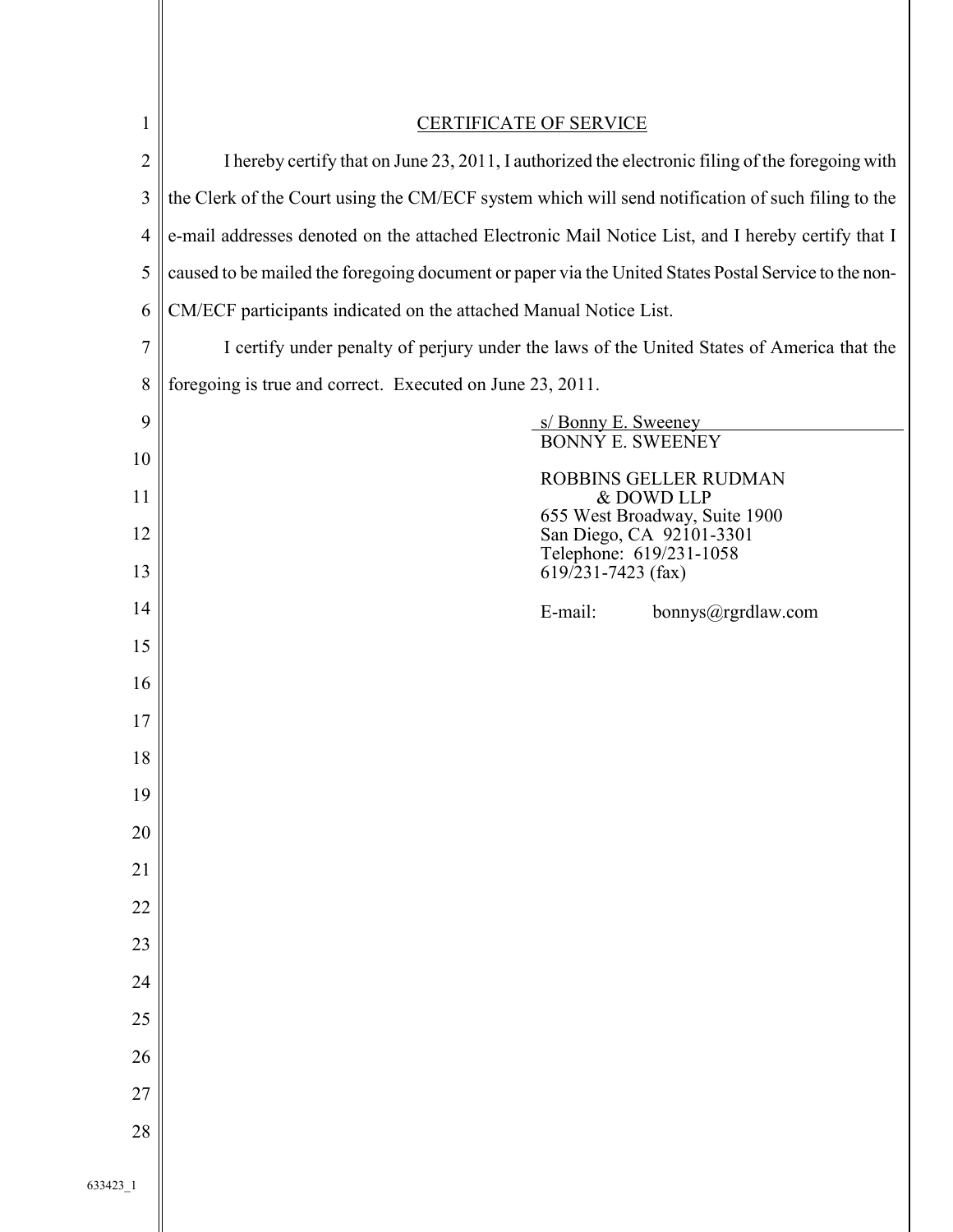## **Mailing Information for a Case 5:05-cv-00037-JW**

## **Electronic Mail Notice List**

The following are those who are currently on the list to receive e-mail notices for this case.

- <sup>z</sup> **Francis Joseph Balint , Jr** fbalint@bffb.com
- <sup>z</sup> **Alexandra Senya Bernay**  xanb@rgrdlaw.com
- <sup>z</sup> **Michael D Braun**  service@braunlawgroup.com
- <sup>z</sup> **Michael D. Braun**  service@braunlawgroup.com,clc@braunlawgroup.com
- <sup>z</sup> **Todd David Carpenter**  tcarpenter@bffb.com,pjohnson@bffb.com,rcreech@bffb.com
- <sup>z</sup> **Andrew S. Friedman**  khonecker@bffb.com,rcreech@bffb.com,afriedman@bffb.com
- Alreen Haeggquist alreenh@zhlaw.com,judyj@zhlaw.com,winkyc@zhlaw.com
- <sup>z</sup> **Roy Arie Katriel**  rak@katriellaw.com,rk618@aol.com
- <sup>z</sup> **Thomas J. Kennedy**  tkennedy@murrayfrank.com
- David Craig Kiernan dkiernan@jonesday.com,lwong@jonesday.com
- <sup>z</sup> **Carmen Anthony Medici**  cmedici@rgrdlaw.com,slandry@rgrdlaw.com
- <sup>z</sup> **Thomas Robert Merrick**  tmerrick@rgrdlaw.com,e\_file\_sd@rgrdlaw.com,e\_file\_sf@rgrdlaw.com
- <sup>z</sup> **Caroline Nason Mitchell**  cnmitchell@jonesday.com,mlandsborough@jonesday.com,ewallace@jonesday.com
- <sup>z</sup> **Robert Allan Mittelstaedt**  ramittelstaedt@jonesday.com,mlandsborough@jonesday.com
- <sup>z</sup> **Brian P Murray**  bmurray@murrayfrank.com
- <sup>z</sup> **George A. Riley**  griley@omm.com,lperez@omm.com,cchiu@omm.com
- Elaine A. Ryan